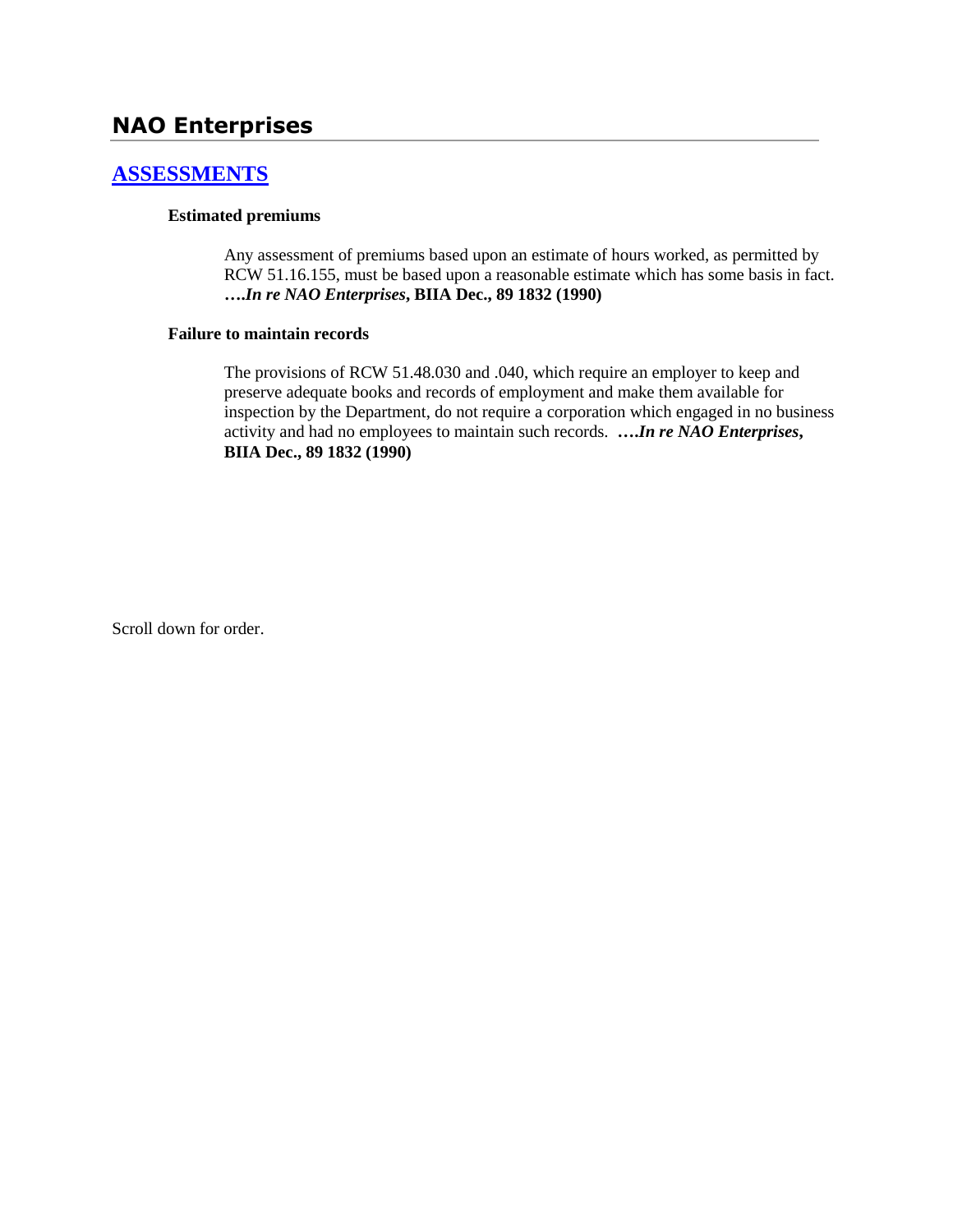### **BEFORE THE BOARD OF INDUSTRIAL INSURANCE APPEALS STATE OF WASHINGTON**

**)**

**IN RE: NAO ENTERPRISES ) DOCKET NO. 89 1832**

**FIRM NO. 547,114-00-9 ) DECISION AND ORDER**

APPEARANCES:

Employer, NAO Enterprises, Inc., by William T. Smith, President, Pro Se

Department of Labor and Industries, by The Attorney General, per Ron LaVigne, Assistant and Shawn Ruth, Paralegal

This is an appeal filed by the firm, NAO Enterprises, on May 1, 1989 from a Notice and Order of Assessment of the Department of Labor and Industries dated March 30, 1989, which was received by the firm on April 13, 1989. The Notice and Order of Assessment affirmed Notice and Order of Assessment of Industrial Insurance Taxes No. 66878 dated December 21, 1988 which assessed taxes due and owing the state fund in the amount of \$35,892.36 for the period July 1, 1986 through June 30, 1988. **REVERSED AND REMANDED.**

## **DECISION**

Pursuant to RCW 51.52.104 and RCW 51.52.106, this matter is before the Board for review and decision on a timely Petition for Review filed by the employer to a Proposed Decision and Order issued on January 25, 1990 in which the Notice and Order of Assessment dated March 30, 1989 was affirmed.

The Board has reviewed the evidentiary rulings in the record of proceedings and finds that no prejudicial error was committed and said rulings are hereby affirmed.

The Proposed Decision and Order affirmed the Notice of Assessment on the basis of RCW 51.48.030 and .040. RCW 51.48.030 provides:

> Any employer who fails to keep and preserve the records adequate to determine taxes due shall be forever barred from questioning, in an appeal before the board of industrial insurance appeals or the courts, the correctness of any assessment by the department based on any period for which such records have not been kept and preserved.

RCW 51.48.040 provides:

The books, records and payrolls of the employer pertinent to the administration of this title shall always be open to inspection by the department or its traveling auditor, agent or assistant, for the purpose of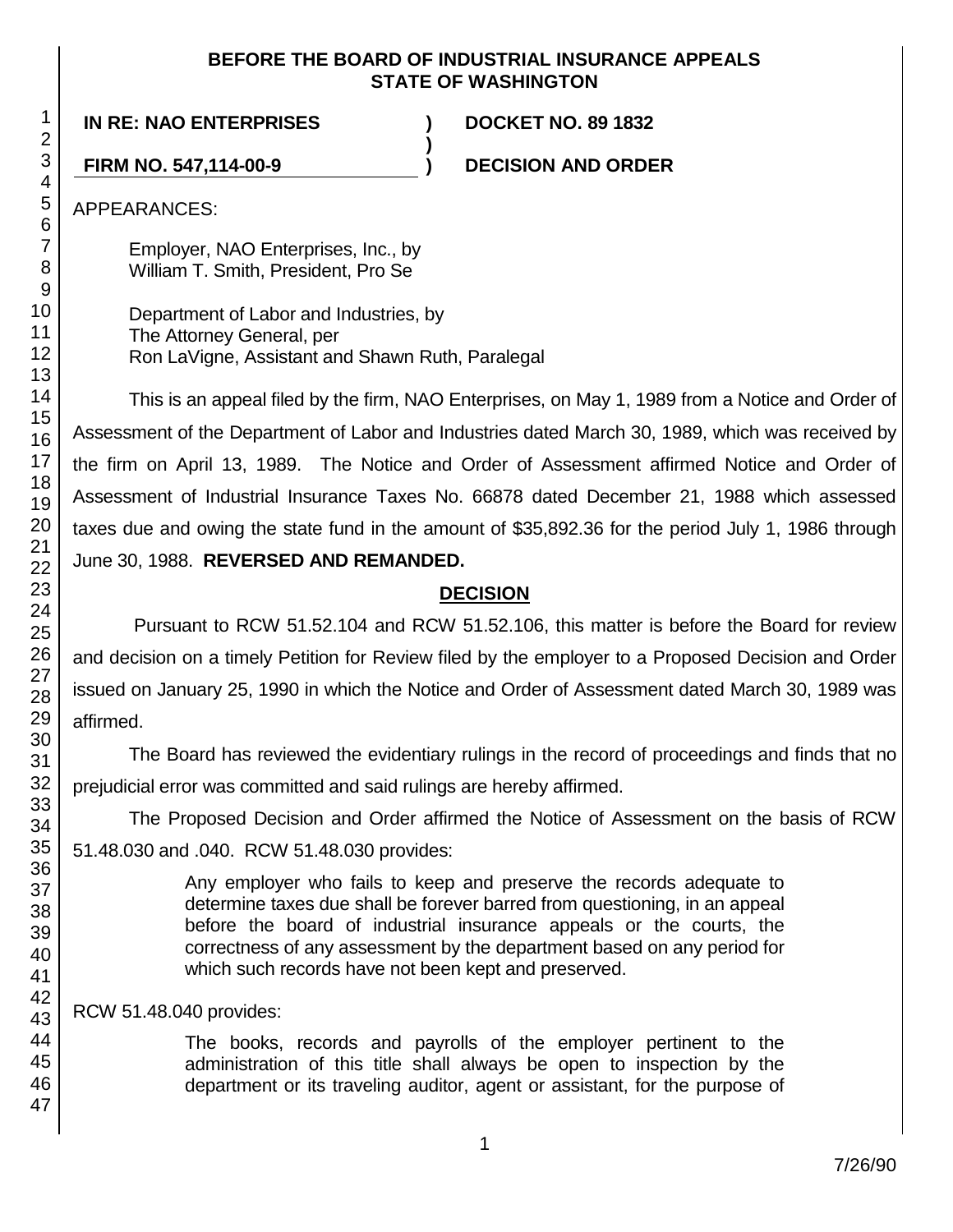ascertaining the correctness of the payroll, the persons employed, and such other information as may be necessary for the department and its management under this title.

. . . Any employer who fails to allow adequate inspection in accordance with the requirements of this section ... is forever barred from questioning in any proceeding in front of the board of industrial insurance appeals or any court, the correctness of any assessment by the department based on any period for which such records have not been produced for inspection.

Relying on these statutory provisions, and on RCW 51.16.155, the Department's auditor estimated that the corporation owed \$35,892.36 in premiums. Our Industrial Appeals Judge determined that William Smith, the president of the corporation, was precluded from challenging the amount of the assessment.

We find it hard to imagine that the legislature intended RCW 51.48.030 and .040 to apply to a case such as this. Essentially what we have here is little more than a paper corporation which Mr. Smith formed in 1984, with the hope that he would receive state grants to build daycare centers and other commercial property. However, during most of its existence, NAO Enterprises engaged in no activities which would cause it to be responsible for industrial insurance premiums.

During the period of July 1, 1986 through December 31, 1987, the first six quarters of the audit period, NAO Enterprises had no employees. Certainly, if the corporation was not an employer during that period, it would have no obligation under RCW 51.48.030 to keep records and would have no obligation under RCW 51.48.040 to allow inspection of non-existent records by the Department. We cannot believe that the legislature intended, by enacting the above-referenced provisions, to require corporations with no employees to maintain records of employment. Thus, Mr. Smith, as president of NAO Enterprises, was clearly entitled to challenge the assessment of premiums for the period July 1, 1986 through December 31, 1987, as his testimony establishes the corporation had no employees during that period.

The first business activities of any sort engaged in by NAO Enterprises occurred during the period of January 1, 1988 through June 30, 1988. During that period, Mr. Smith: " ... sided two or three houses, and one of those houses when I first started out I had an employee for about a week and he got mad and left." 10/5/89 Tr. at 11. Accordingly, for that period, Mr. Smith was under an obligation to keep records and provide those records on demand for inspection by the Department of Labor and Industries. Although Mr. Smith did not provide for inspection, or, in fact, keep the kind of records normally required of a business enterprise, he did offer to show the Department's auditor his

1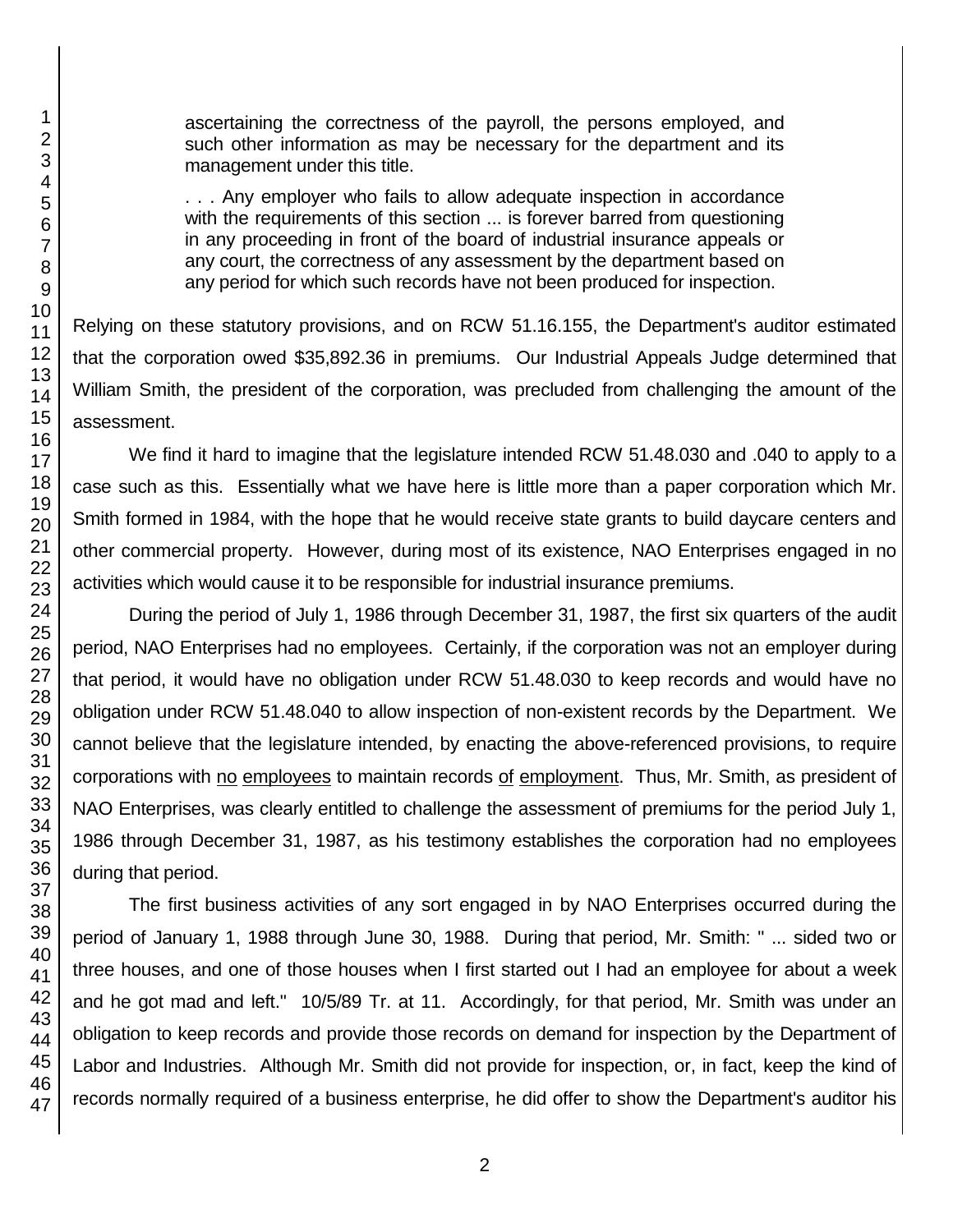girlfriend's checkbooks which were the only records that he had. In view of the quite minimal business activities of NAO Enterprises, the proffered checkbooks must be said to have constituted reasonable business records. The offer to allow the auditor to review the girlfriend's checkbooks constituted compliance with the provisions of RCW 51.48.030 and RCW 51.48.040 and entitles Mr. Smith to challenge the correctness of the Department's assessment for premiums for the period beginning in January of 1988.

Testimony of the Department's auditor, Kimberly Wade, reveals that the Department's assessment of premiums was based upon an estimated audit payroll report. Based upon the fact that NAO Enterprises was a nonprofit corporation with four corporate officers, the Department assumed that four people were engaged full-time in the building business during the entire two-year period covered by the audit. There is no reasonable basis for this assumption. The corporate records reveal that the officers in 1986 were St. Nicholas, Allen O'Dare, Bill Smith II, Bill Smith I and Bill Smith III. Subsequently, St. Nicholas and Allen O'Dare were dropped as officers, and Roberta Peterson and Robert Hill were added. While we are not familiar with Allen O'Dare, we are acquainted with St. Nicholas, and we also know from the record that the Bill Smiths referred to are father, grandfather, and son. At least for the initial period of the audit, it would appear that part of the hours used in estimating premiums were based upon the supposed labor of an officer who was at most nine years old.

Any assessment of premiums based upon an estimate under the provisions of RCW 51.16.155 must, of course, be based upon a reasonable estimate that has some basis in fact. It is quite clear that the only reasonable conclusion to be drawn from the record before us is that work was performed for the corporation by William T. Smith, aided briefly by one employee. This work consisted of siding two or three houses during the period of January through June of 1988. The employee, Rod Chandler, worked on only one of these jobs and at most for the period of six days. Any estimate of the hours worked and the premiums due, in order to be reasonable, must be based upon the actual business activities engaged in by the corporation.

As there were no business activities engaged in by the corporation prior to January 1, 1988, there is no basis on which to assess any premiums for the period of July 1, 1986 through December 31, 1987. For the last portion of the audit period, January 1, 1988 through June 30, 1988, there is a basis for assessing premiums as NAO Enterprises engaged in business activities during that period and had an employee for a brief period of time. Any premiums assessed for that period must be based upon a reasonable estimate of the hours worked by that employee and Mr. Smith.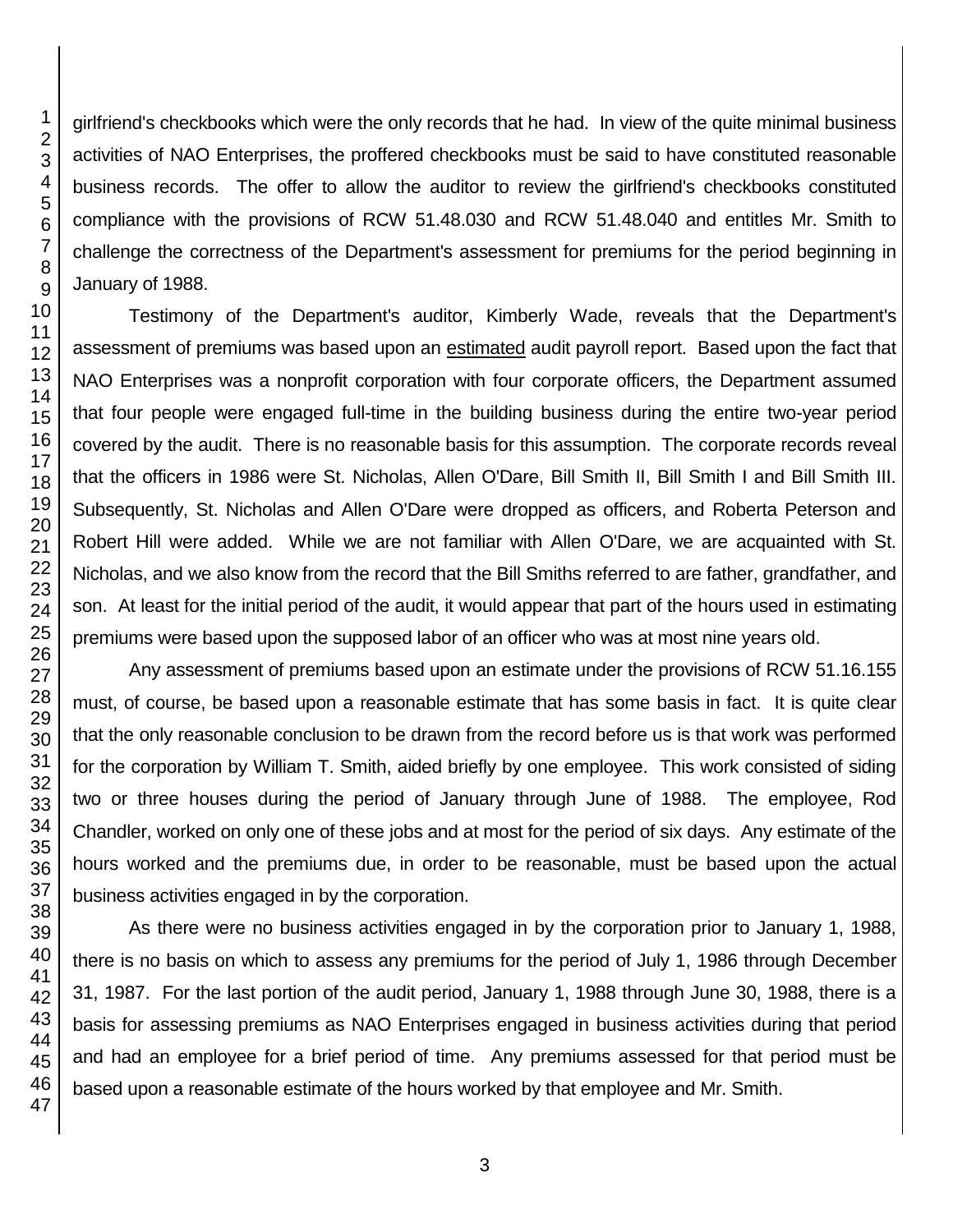After consideration of the Proposed Decision and Order, the Petition for Review filed thereto, and a careful review of the entire record before us, we have determined that the Department's Notice and Order of Assessment dated March 30, 1989 is incorrect, and must be reversed. The matter will be remanded to the Department with directions to remove any premiums assessed for the period of July 1, 1986 through December 31, 1987 and for a redetermination of the assessment for the period of January 1, 1988 through June 30, 1988.

Proposed Finding of Fact No. 1 and proposed Conclusion of Law No. 1 are hereby adopted as this Board's final Finding and Conclusion. In addition, the Board enters the following Findings and Conclusions:

## **FINDINGS OF FACT**

- 2. During the period July 1, 1986 through December 31, 1987, NAO Enterprises engaged in no business activities, had no employees, and was not an employer. Therefore, for that period, NAO Enterprises was under no obligation to keep and preserve records to determine taxes due to the Department of Labor and Industries.
- 3. During the period January 1, 1988 through June 30, 1988, NAO Enterprises performed certain business activities consisting of siding two or three houses, which work was performed by the president of the corporation, William T. Smith, and by one employee, Rod Chandler, who worked for five or six days on one of the jobs.
- 4. The only officer of NAO Enterprises to ever perform any work or any business function for the corporation was William T. Smith, and these activities were only performed during the period January 1, 1988 through June 30, 1988.
- 5. For the period January 1, 1988 through June 30, 1988, NAO Enterprises maintained and preserved records sufficient to determine premiums due under the Industrial Insurance Act in the form of checkbook registers for the account of Roberta S. Peterson, an officer of the corporation.
- 6. On June 8, 1988, the Department auditor, Kimberly Wade, had an opportunity to inspect the records of NAO Enterprises consisting of the checkbook registers of Roberta Peterson, when she went to the home of William T. Smith to perform an audit.

### **CONCLUSIONS OF LAW**

- 2. NAO Enterprises has complied with the provisions of RCW 51.48.030 and .040 in keeping adequate records and offering those records for inspection by the Department of Labor and Industries' auditor.
- 3. During the period of July 1, 1986 through December 31, 1987, NAO Enterprises had no employees and engaged in no business activities